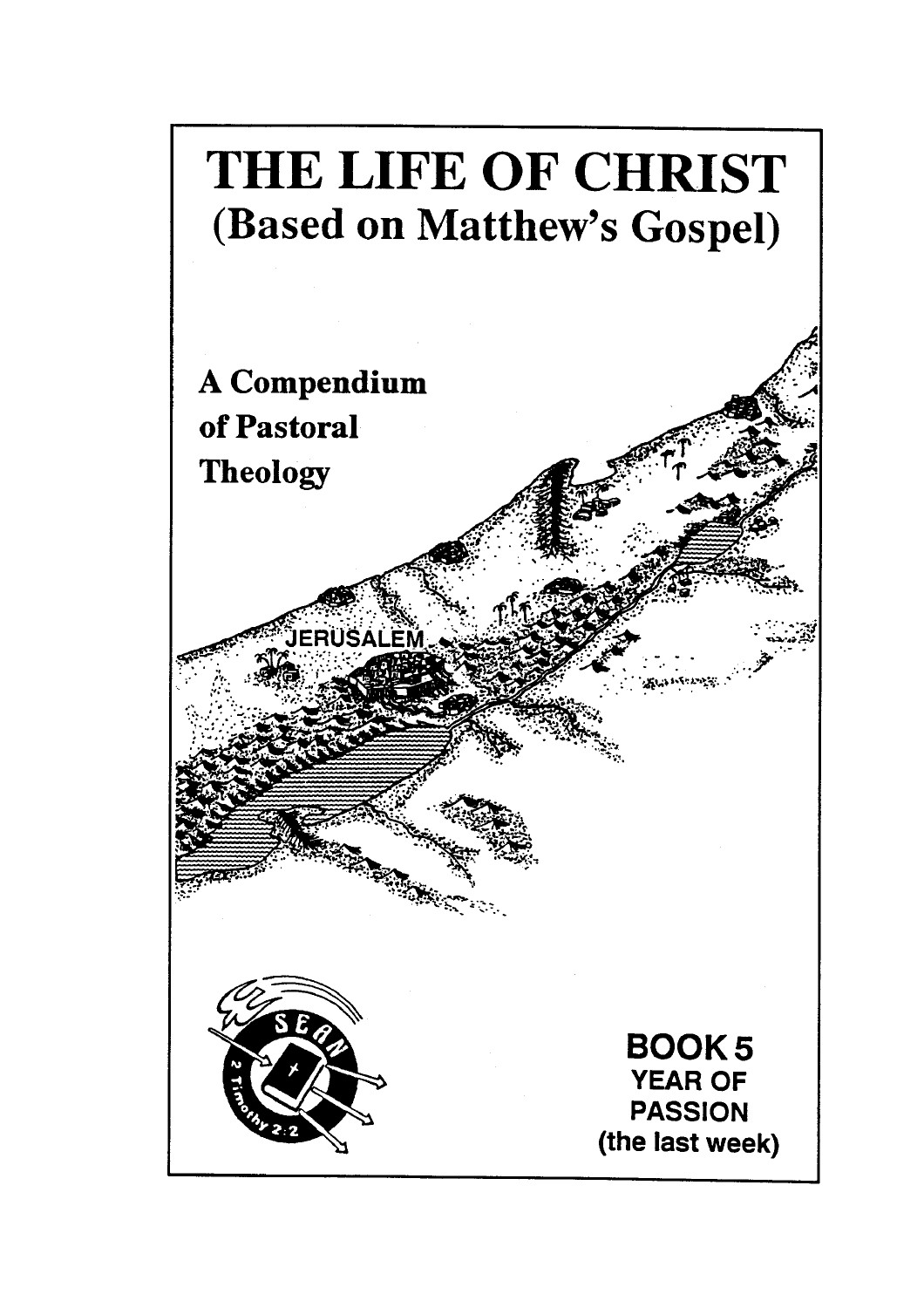## THE LIFE OF CHRIST

(Based on Matthew's Gospel)

A Compendium of Pastoral Theology

BOOK 5

YEAR OF PASSION (the last week)

**WEST AFRICA EDITION**



S.E.A.N

Study by Extension for all Nations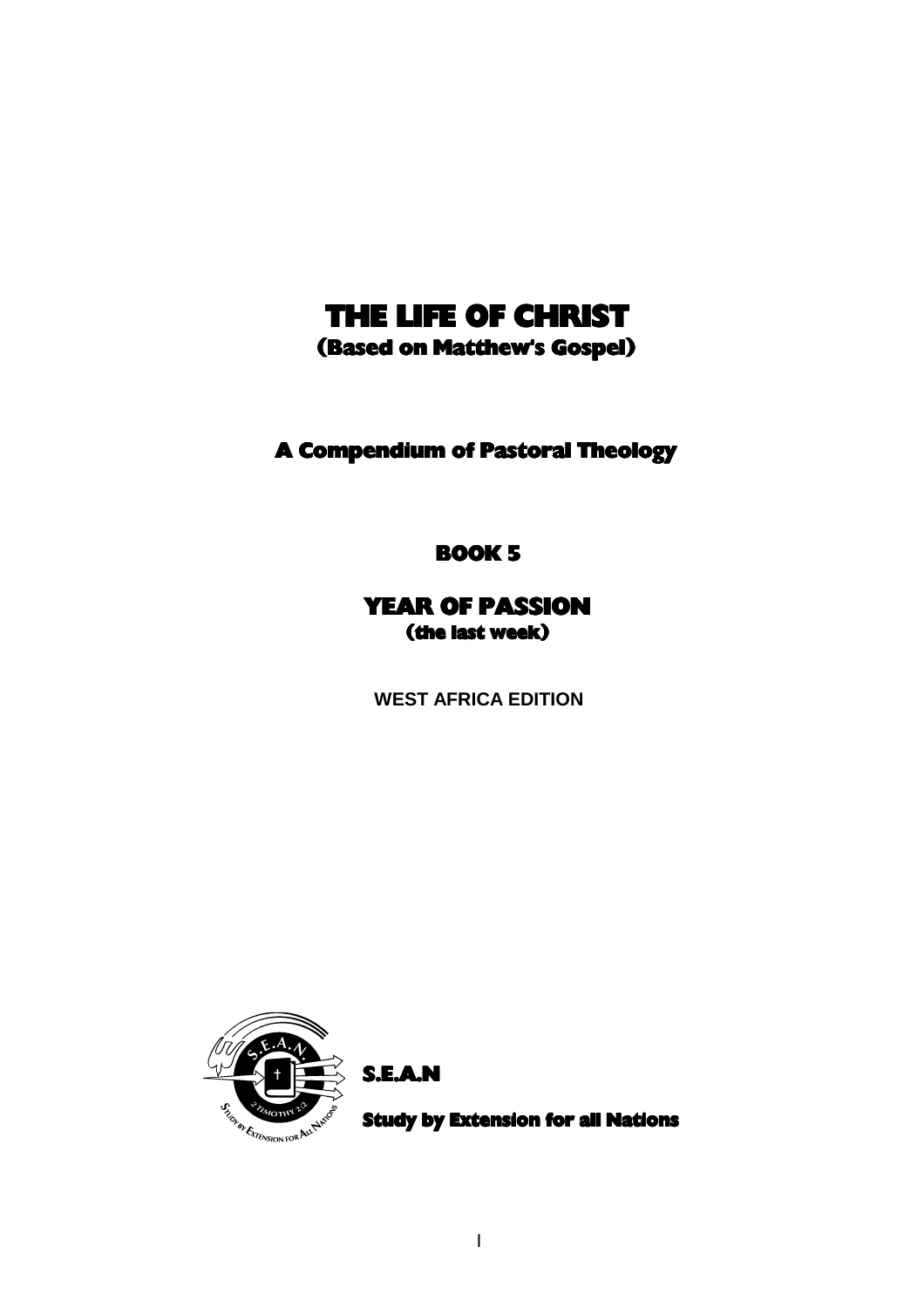**published by**

## **THE CHRISTIAN LEADERSHIP TRAINING INSTITUTE Box DD168 Dodowa, Accra GHANA**

**Published by permission of S.E.A.N. International**

**Copyright S.E.A.N. International**

**All rights reserved. No part of this publication may be reproduced, stored in a retrieval system, or transmitted in any form, including the Internet, or by any means, electronic or mechanical, photocopying, recording or otherwise, without written permission of S.E.A.N. International.**

**Published in Great Britain by: S.E.A.N. International, Park House, 191 Stafford Road Wallington, Surrey. SM6 9BT United Kingdom.**

**ISBN 1 873332 81 5**